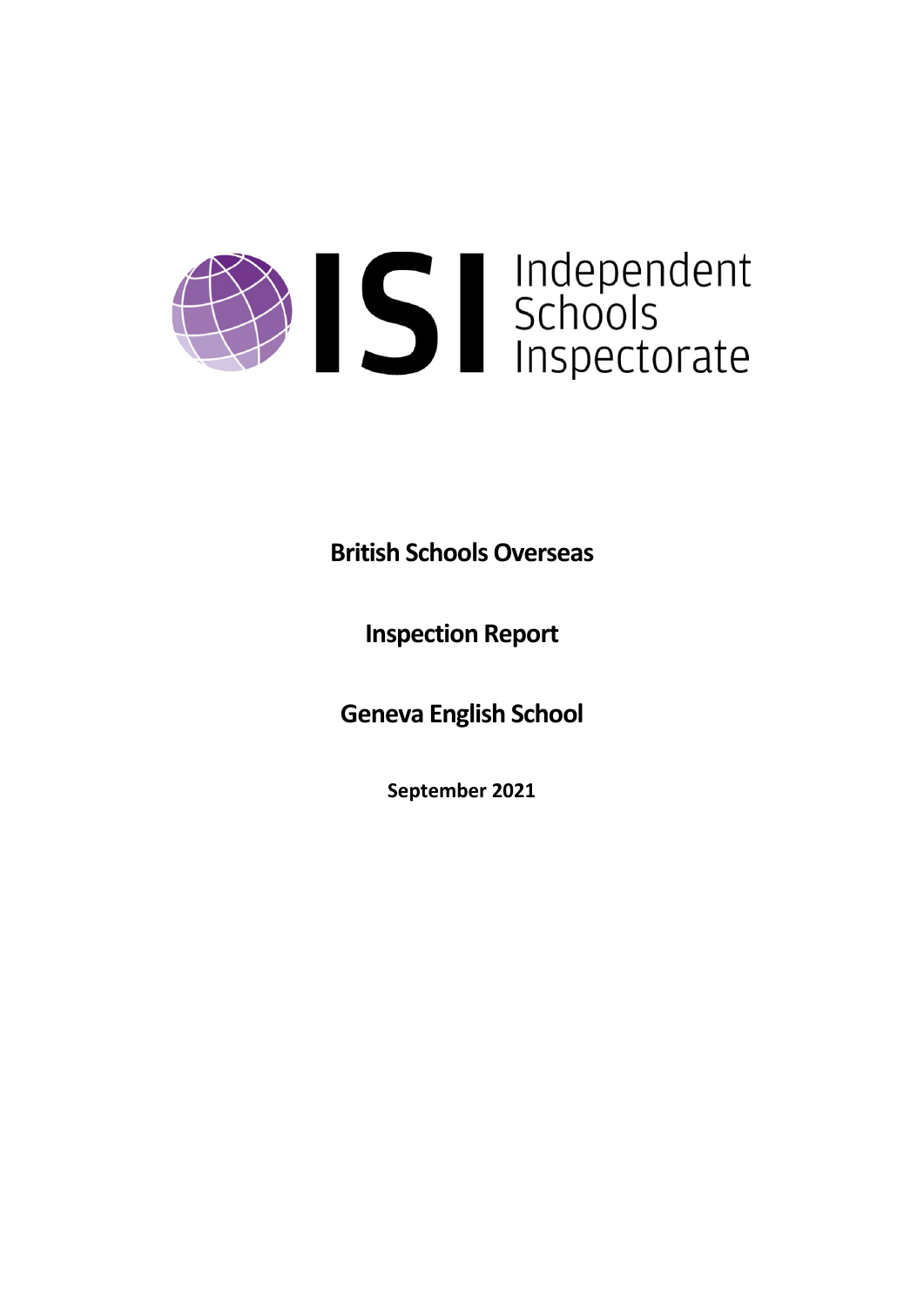**Contents** 2

# **Contents**

|    | <b>School's Details</b>                                              | 3                       |
|----|----------------------------------------------------------------------|-------------------------|
| 1. | <b>Background Information</b>                                        | 4                       |
|    | <b>About the school</b>                                              | 4                       |
|    | What the school seeks to do                                          | 4                       |
|    | About the pupils                                                     | 4                       |
| 2. | <b>Inspection of Standards for British Schools Overseas</b>          | 5                       |
|    | Preface                                                              | 5                       |
|    | <b>Key findings</b>                                                  | 6                       |
|    | Part 1 - Quality of education provided                               | 6                       |
|    | Part 2 - Spiritual, moral, social and cultural development of pupils | 6                       |
|    | Part 3 – Welfare, health and safety of pupils                        | 7                       |
|    | Part 4 – Suitability of staff, supply staff, and proprietors         | $\overline{\mathbf{z}}$ |
|    | Part 5 – Premises of and accommodation at schools                    | 8                       |
|    | Part 6 – Provision of information                                    | 8                       |
|    | Part 7 - Manner in which complaints are handled                      | 8                       |
|    | Part 8 – Quality of leadership in and management of schools          | 8                       |
| З. | <b>Inspection Evidence</b>                                           | 10                      |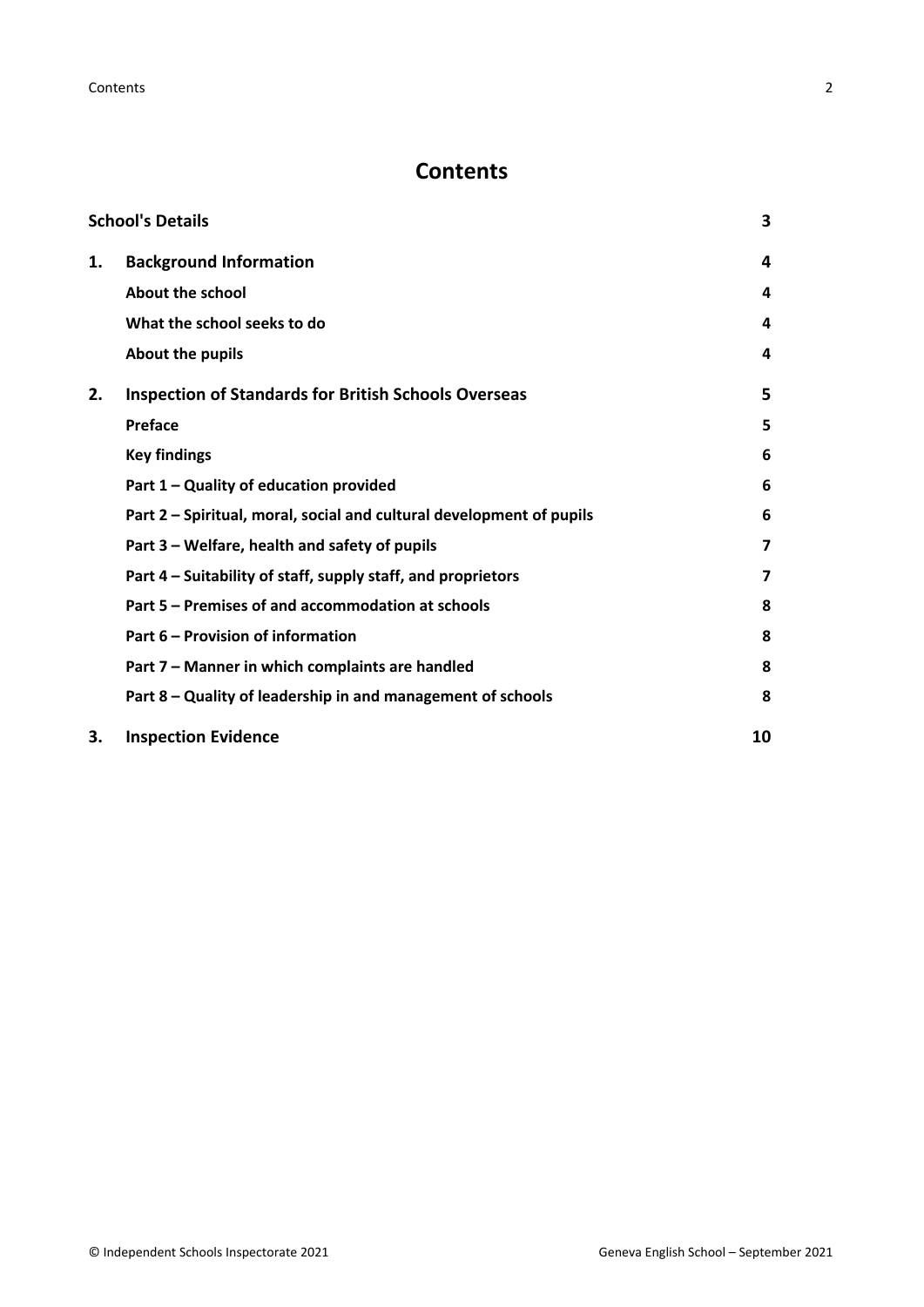| <b>School</b>             | Geneva English School      |    |                   |     |
|---------------------------|----------------------------|----|-------------------|-----|
| <b>Address</b>            | Geneva English School      |    |                   |     |
|                           | Route de Malagny 36        |    |                   |     |
|                           | 1294 Genthod               |    |                   |     |
|                           | Geneva                     |    |                   |     |
|                           | Switzerland                |    |                   |     |
| <b>Telephone number</b>   | +41 22 775 0440            |    |                   |     |
| <b>Email address</b>      | admin@geschool.ch          |    |                   |     |
| Headteacher               | <b>Mr Matthew Williams</b> |    |                   |     |
| <b>Chair of governors</b> | Mrs Kate Bontekoe          |    |                   |     |
| Age range                 | 3 to 18                    |    |                   |     |
| Number of pupils on roll  | 299                        |    |                   |     |
|                           | <b>Early Years</b>         | 36 | Primary           | 157 |
|                           | Secondary                  | 99 | <b>Sixth Form</b> | 7   |
| <b>Inspection dates</b>   | 13 to 14 September 2021    |    |                   |     |

# <span id="page-2-0"></span>**School's Details**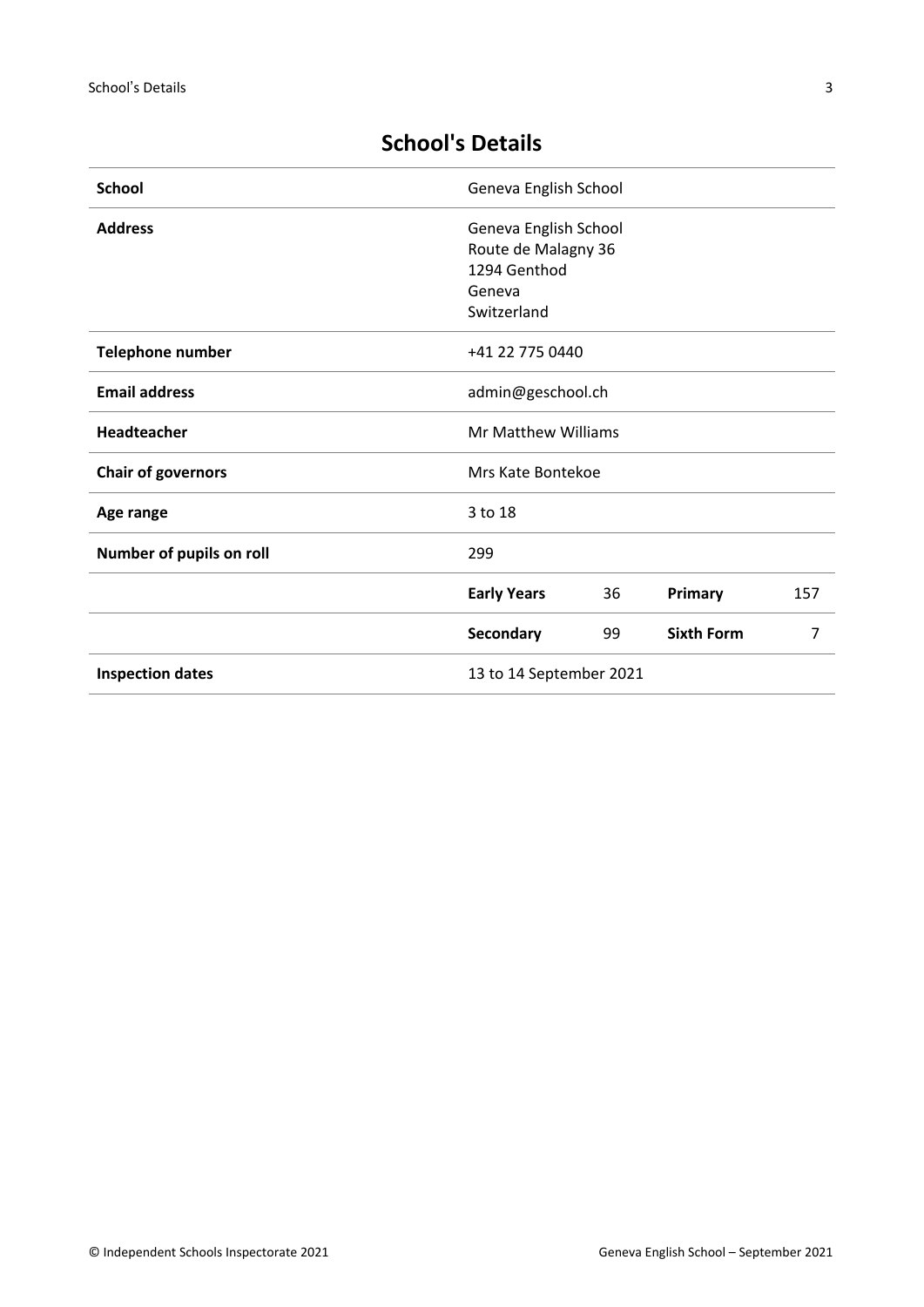# <span id="page-3-0"></span>**1. Background Information**

## <span id="page-3-1"></span>**About the school**

1.1 Geneva English School (GES) is a coeducational day school. It was founded in 1961 by a small group of British parents that wanted a British education for their children. There are two campuses, one for the primary school and one for the secondary. The secondary school opened on a purpose built site in Versoix and the first Year 11 sat their GCSE examinations in the summer of 2021. GES opened for A level in August 2021. The school is an association by Swiss law and all parents who are joining the school automatically become members and have voting rights. The school is managed by a board of governors. Since the previous inspection the secondary school site has opened, a new chair of governors has been elected and a new headteacher took up office in September 2020.

# <span id="page-3-2"></span>**What the school seeks to do**

1.2 The school aimsto provide an outstanding, modern, British education within a caring and collaborative learning environment. All aspects of school life revolve around the core values of community, respect, opportunity, integrity, teamwork and courage.

# <span id="page-3-3"></span>**About the pupils**

1.3 Pupils come from families with a range of professional backgrounds. Some are second or third generation living in Switzerland, others come for a short time to work and remain, whilst some move on after a few years when the family relocates for work. Data provided by the school shows that the ability profile of the pupils is above average for similar schools in the UK. The school has identified 56 pupils as having special educational needs and/or disabilities (SEND), 32 of whom receive additional specialist support. Of the 99 pupils for whom English is an additional language (EAL), 23 receive additional specialist support. The needs of more able pupils are met through curriculum modification by their class or subject teachers.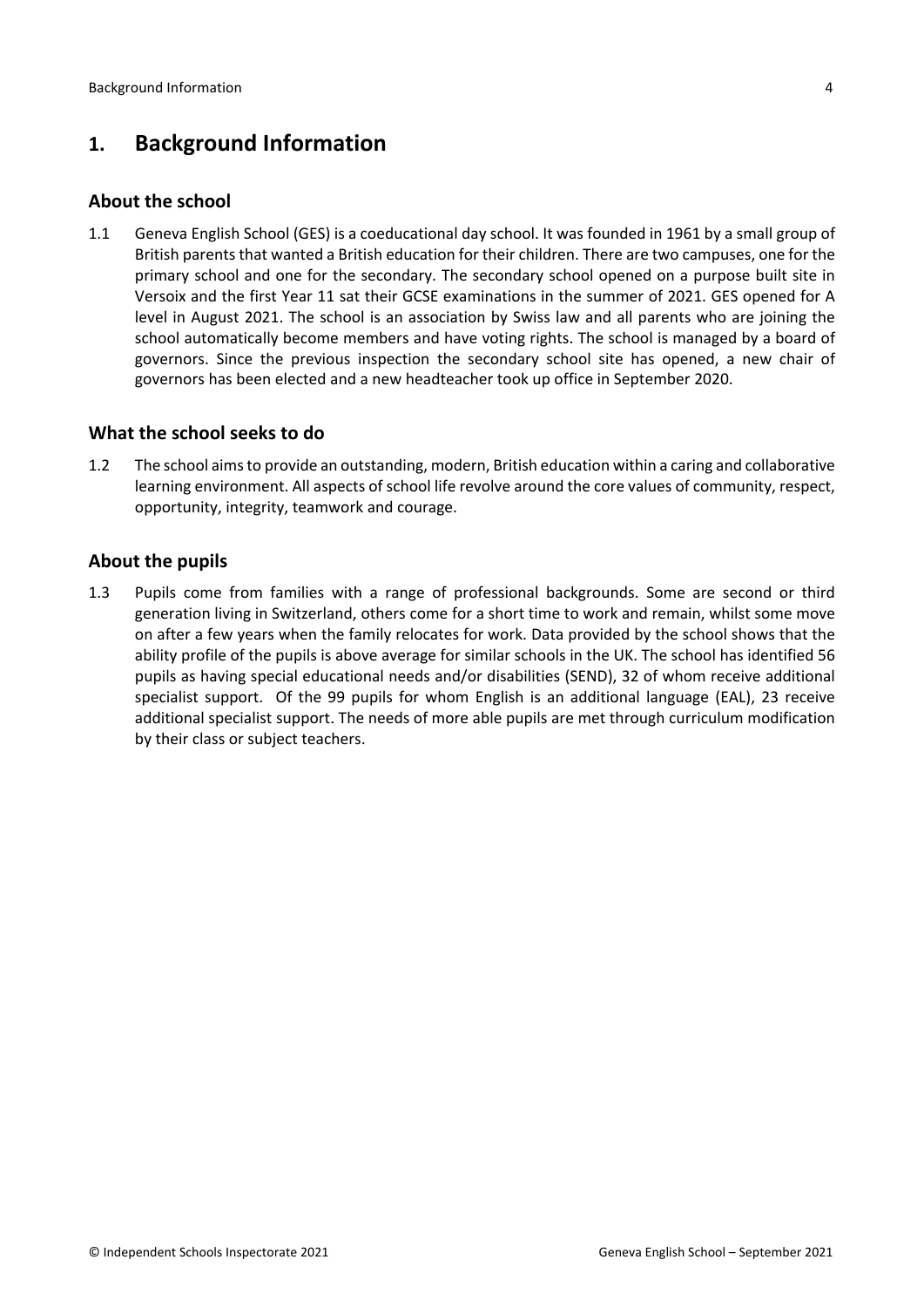# <span id="page-4-0"></span>**2. Inspection of Standards for British Schools Overseas**

# <span id="page-4-1"></span>**Preface**

The Independent Schools Inspectorate (ISI) is a body approved by the British Government for the purpose of inspecting independent schools in England and overseas.

Inspections for British schools overseas follow closely the framework and guidance for independent school inspection in England. ISI reports to the English Department for Education (DfE) on the extent to which schools meet the Standards for British Schools Overseas (BSO). It also takes account, where relevant, of compliance with any local requirements. Schools may opt for an inspection of COMPLIANCE ONLY or a combined inspection of EDUCATIONAL QUALITY AND COMPLIANCE.

The inspection of the school is from an educational perspective and provides limited inspection of other aspects, though inspectors will comment on any significant hazards or problems they encounter which have an adverse impact on children. The inspection does not include: an exhaustive health and safety audit; an indepth examination of the structural condition of the school, its services or other physical features; an investigation of the financial viability of the school or its accounting procedures; an in-depth investigation of the school's compliance with employment or company law; in-depth consideration of the extent to which the school meets the requirements of local law and custom.

**This is a COMPLIANCE ONLY inspection and as such reports only on the school's compliance with the Standards for British Schools Overseas.** The standards represent minimum requirements, and judgements are given either as **met** or as **not met**. In order to gain BSO accreditation, a school is required to meet all the standards applicable to them. Where the minimum requirements are not met, this is clearly indicated in the relevant section of the report. If a school does not meet all of the standards, it may elect to be re-inspected once it has taken the required actions in order to gain BSO accreditation.

#### **Headline judgements against the Standards for British Schools Overseas indicate that the standards have been 'met' or 'not met' for accreditation.**

Accreditation as a British school overseas lasts for three years. The school's previous inspection was in March 2017.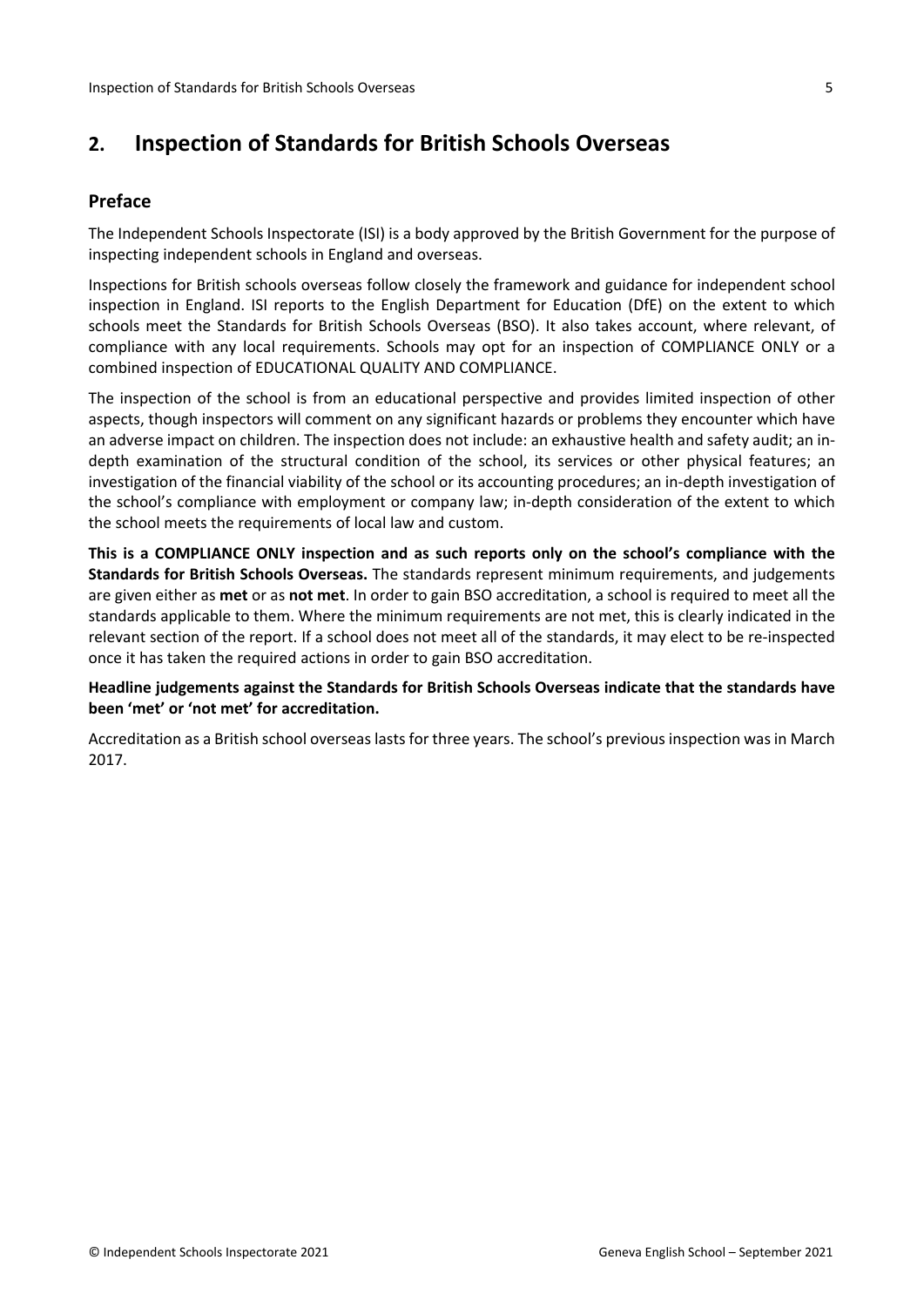# <span id="page-5-0"></span>**Key findings**

2.1 The school meets all the Standards for British Schools Overseas and no further action is required as a result of this inspection.

# <span id="page-5-1"></span>**Part 1 – Quality of education provided**

#### **2.2 The standards relating to the quality of education [paragraphs 1–4] are met.**

- 2.3 The school has a suitable curriculum from the Early Years through to sixth form. It caters for the needs of all abilities including those with SEND, EAL and the more able. The curriculum offered enables pupils to strengthen their experiences and learning in a range of subjects that supports their academic, creative, physical and personal development. The curriculum is supported by a suitable range of extra-curricular activities, including the Duke of Edinburgh programme for those in the secondary school. Subject planning reflects teachers' awareness of the needs of pupils and their prior learning. Pupils in the secondary school receive appropriate careers guidance, which has been strengthened through staff appointments who have experience in this area. The curriculum and its delivery effectively prepares pupils for life after they leave school or for their next stage of education.
- 2.4 Teaching is well planned to meet the needs of the pupils, showing good subject knowledge. Teachers know their pupils well. This enables pupils to make good progress in all areas of learning. A wide range of resources are used effectively, often making use of technologies to promote interest and secure pupil understanding. The teaching uses a variety of strategies to engage pupils and is successful in maintaining a positive learning environment where pupils behave responsibly. Teaching does not undermine fundamental British values. Pupils treat one another with respect and the contribution of all is valued, ensuring there is no discrimination.
- 2.5 There is a suitable framework in place to assess pupils' performance. This ranges from informal teacher assessments through to standardised testing in both the primary and secondary schools. Information gained from such assessments is used effectively by staff to plan the next stages of the pupils' development.

# <span id="page-5-2"></span>**Part 2 – Spiritual, moral, social and cultural development of pupils**

#### **2.6 The standard relating to spiritual, moral, social and cultural development [paragraph 5] is met.**

2.7 The school environment provides the ideal backdrop to ensure that the personal development of the pupils is optimised. The city is home to both the United Nations and The International Red Cross and the values that these espouse filter through many aspects of school life. Pupils understand the democratic process and develop a moral code that focuses on mutual respect and harmony. The UNICEF Rights of the Child are core to many of the school's key policies and their implementation. Every opportunity istaken to celebrate the differing cultures and backgrounds of pupils. In discussions pupils speak with confidence and show a commitment to recognise and celebrate individuality. They understand their role as responsible citizens in an international community. Equality for all, including those who have protected characteristics, is ensured through a range of both organised and spontaneous activities. For example, posters and flags around the secondary school actively promote the rights of the lesbian, gay, bisexual, transgenger, queer, plus (LGBT+) community. Fundamental British values are actively promoted by all. The spiritual, moral, social and cultural development of pupils is supported by appropriate schemes of work for personal, health, social and economic education and for relationships and sex education.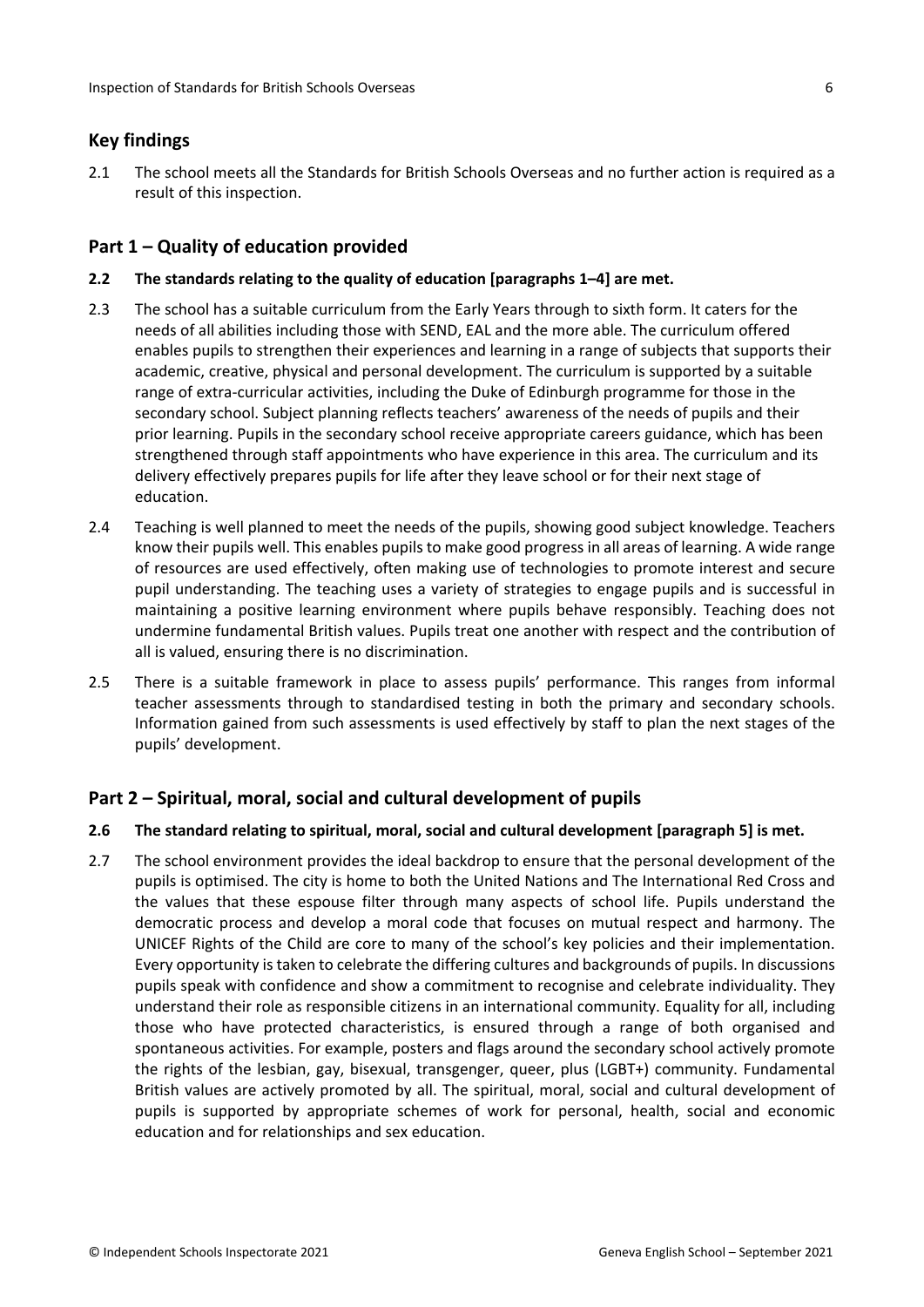## <span id="page-6-0"></span>**Part 3 – Welfare, health and safety of pupils**

#### **2.8 The standards relating to welfare, health and safety [paragraphs 6–16] are met.**

- 2.9 The school ensures that the welfare, health and safety of all is met. There is a suitable safeguarding policy that is effectively implemented. Staff, including those with specific safeguarding responsibilities, are suitably trained and they understand local safeguarding arrangements within the Canton of Geneva. The designated safeguarding lead (DSL) liaises effectively with outside agenciesto ensure that pupils are kept safe. Governors have effective oversight of the school's safeguarding arrangements and carry out an annual review of the school's policies and procedures. There is a nominated governor who is also suitably trained. In discussions pupils state that they feel safe in school and they know that they can talk to anyone should they have any worries or concerns. The school's safeguarding arrangements are planned in line with British statutory guidance such as *Keeping Children Safe in Education* (2021) and *Working Together to Safeguard Children* (2019). The school implements an effective Prevent strategy to reduce the risk of potential radicalisation. The DSL keeps detailed records of all safeguarding matters. There is a named safeguarding lead for the Early Years and the age group also has suitable procedures in place for the use of mobile technology.
- 2.10 The school has suitable policies and procedures in place for both building positive behaviour and antibullying arrangements. These policies and procedures are implemented effectively. Pupils feel that there is a suitable sanctions and rewards system in place. This has been recently strengthened and staff, pupils and parents comment that this has had a positive impact on pupil behaviour. Pupils understand right from wrong and so incidents of poor behaviour and/or bullying are rare. Any concerns about behaviour or bullying are recorded on the school's management system, which allows any patterns or trends to be identified and addressed. Rewards and sanctions are also recorded on a separate system. This again enables school leaders to scrutinise the procedures and to identify any aspect that may require further investigation.
- 2.11 The school complies with all Swiss health and safety laws and fire-safety standards. The health and safety policy provides an oversight of all aspects incuding key roles and responsibilities. Tours of both sites show that health and safety and fire prevention are given a high priority. The school maintains suitable records on all matters relating to health and safety including checks on fire equipment and installations. There is an appropriate risk assessment policy in place and this is supported by a range of risk assessments for activities that take place inside school and for when pupils are away from the main premises. School leaders have effective oversight of all risk assessments to ensure that risk is minimised wherever possible.
- 2.12 Suitable arrangements for first aid are in place. There are first aid kits located in strategic positions around both sites. Staff are suitably trained, including in paediatric first aid, and their work is supported by the school nurse. Suitable records are kept of all first aid incidents and parents are kept informed as required.
- 2.13 Pupils of all ages are appropriately supervised at all times of the school day. In discussions, pupils feel that there is always an adult available should they require any help or support. Suitable supervision arrangements are in place for when pupils leave the school premises, such as when secondary pupils, in their lunch break, choose to visit the lakeside. Children in the Early Years are always in sight of staff.
- 2.14 The school ensures that an admission and attendance register is maintained which conforms to local regulatory requirements.

#### <span id="page-6-1"></span>**Part 4 – Suitability of staff, supply staff, and proprietors**

**2.15 The standards relating to the suitability of those in contact with pupils at the school [paragraphs 17–21] are met.**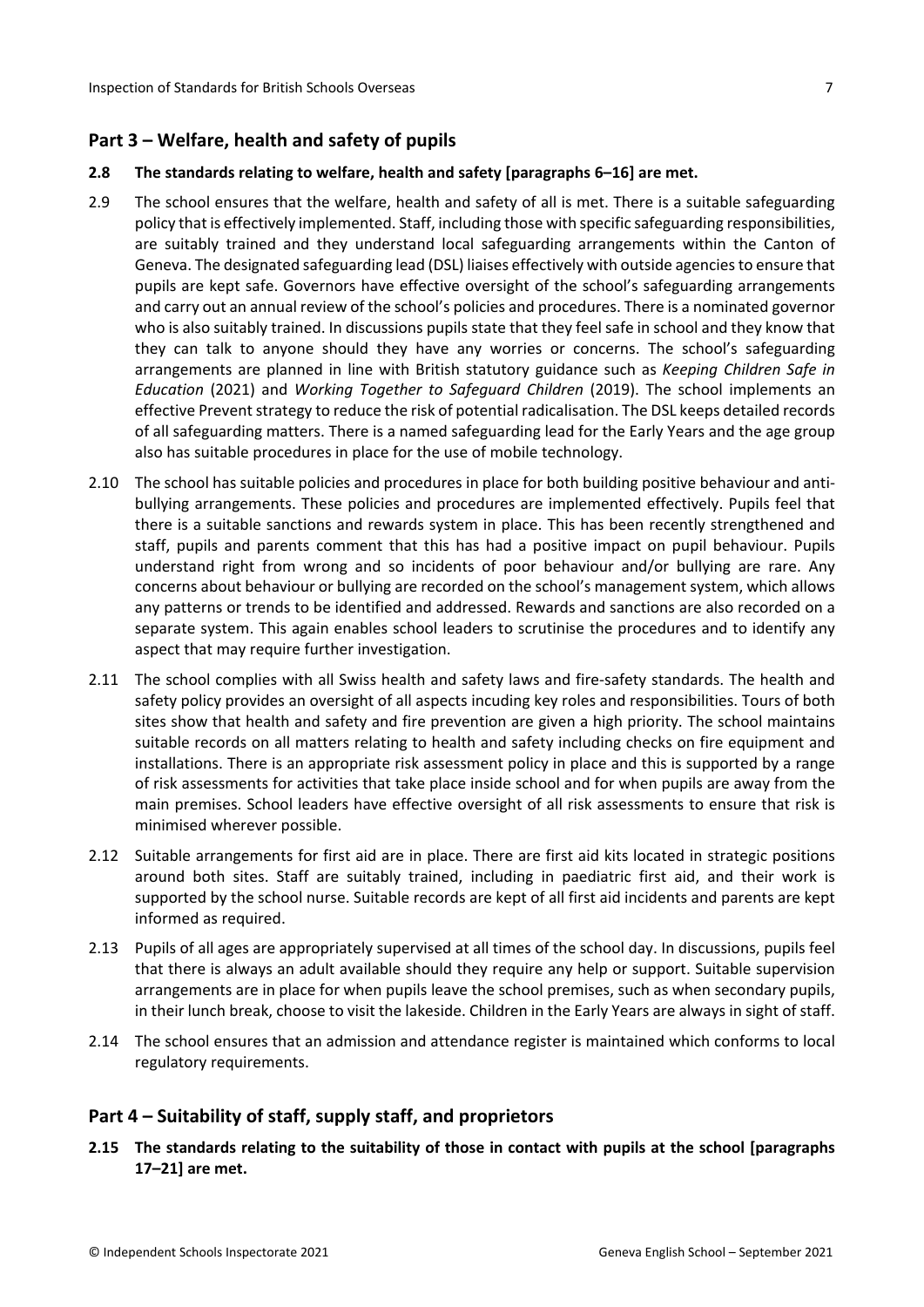2.16 The school has effective safer recruitment practices in place which are applied to all staff and governor appointments. All required checks for staff are undertaken before the commencement of employment. The school's recruitment procedures reflect both Swiss requirements and those operating in the United Kingdom. A register of all appointments, including governors, is kept as required. The school does not use supply staff. Suitable checking and safeguarding arrangements are in place for when contractors or visitors are on the school sites.

## <span id="page-7-0"></span>**Part 5 – Premises of and accommodation at schools**

#### **2.17 The standards relating to the premises and accommodation [paragraphs 22–31] are met.**

2.18 Tours of both sites and discussions with senior leaders confirm that the premises and accommodation at the school meet the required standards. There are suitable toilet and washing facilities which are located at strategic points around each site, including in the Early Years. Each site has a suitable designated medical room with the required facilities. The premises and accommodation are maintained to a suitable standard. Lighting and acoustics are appropriate for the activitiestaking place and there is suitable outdoor lighting to enhance pupils' safety after dark. There are suitable water supplies to both sites. Regular water quality tests are undertaken, and the temperature of hot water does not pose a risk of scalding. Drinking water is available and is labelled. There is suitable outdoor space for physical education and play. Pupils in the secondary school have access to outdoor areas and weekly access to Lake Geneva.

## <span id="page-7-1"></span>**Part 6 – Provision of information**

#### **2.19 The standard relating to the provision of information [paragraph 32] is met.**

2.20 The school provides all required information. This includes contact details for the school, the headteacher and chair of the governing body. The school website also provides a statement of the school's ethos, policies and particulars of arrangements for admissions, misbehaviour and exclusions, provision for SEND and EAL, the school's academic performance, complaints procedure, curriculum policy, arrangements for promoting good behaviour, preventing bullying as far as possible, health and safety and first aid. The school website also contains the school's safeguarding policy and the most recent inspection report. The school provides parents with an annual written report of each pupils' progress and attainment.

#### <span id="page-7-2"></span>**Part 7 – Manner in which complaints are handled**

#### **2.21 The standard relating to the handling of complaints [paragraph 33] is met.**

2.22 The school has appropriate measures in place to deal with any complaints should they arise. Details of the complaints policy are stored on the open section of the school website. These arrangements include the opportunity for parents to make a complaint on an informal basis in the first instance. If dissatisfied with the outcome, the policy allows for parents to make a formal complaint in writing to the deputy head of each school and then to the headteacher. Should this provide an unsatisfactory outcome parents may ask for their complaint to be heard by a panel which includes an independent member. Parents may be accompanied to this panel hearing. The school's arrangements allow the panel to make findings and recommendations which are to be shared with the complainant and, where appropriate, the person being complained about. The policy states that a confidential record will be kept of the findings.

# <span id="page-7-3"></span>**Part 8 – Quality of leadership in and management of schools**

#### **2.23 The standard relating to leadership and management of the school [paragraph 34] is met.**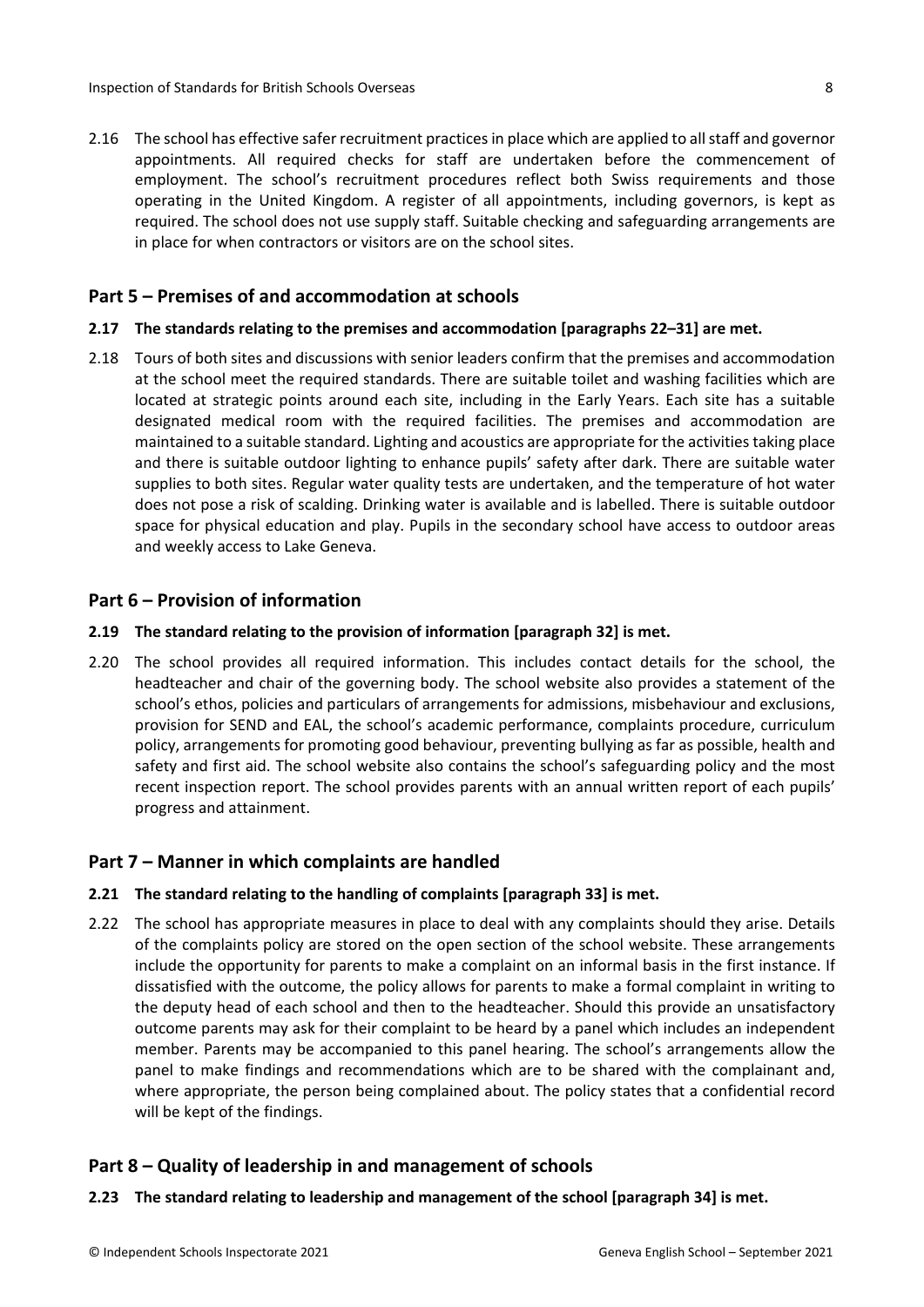2.24 School leaders and managers demonstrate good skills and knowledge and fulfil their responsibilities effectively so that the BSO standards are met consistently in order to actively promote the well-being of pupils.